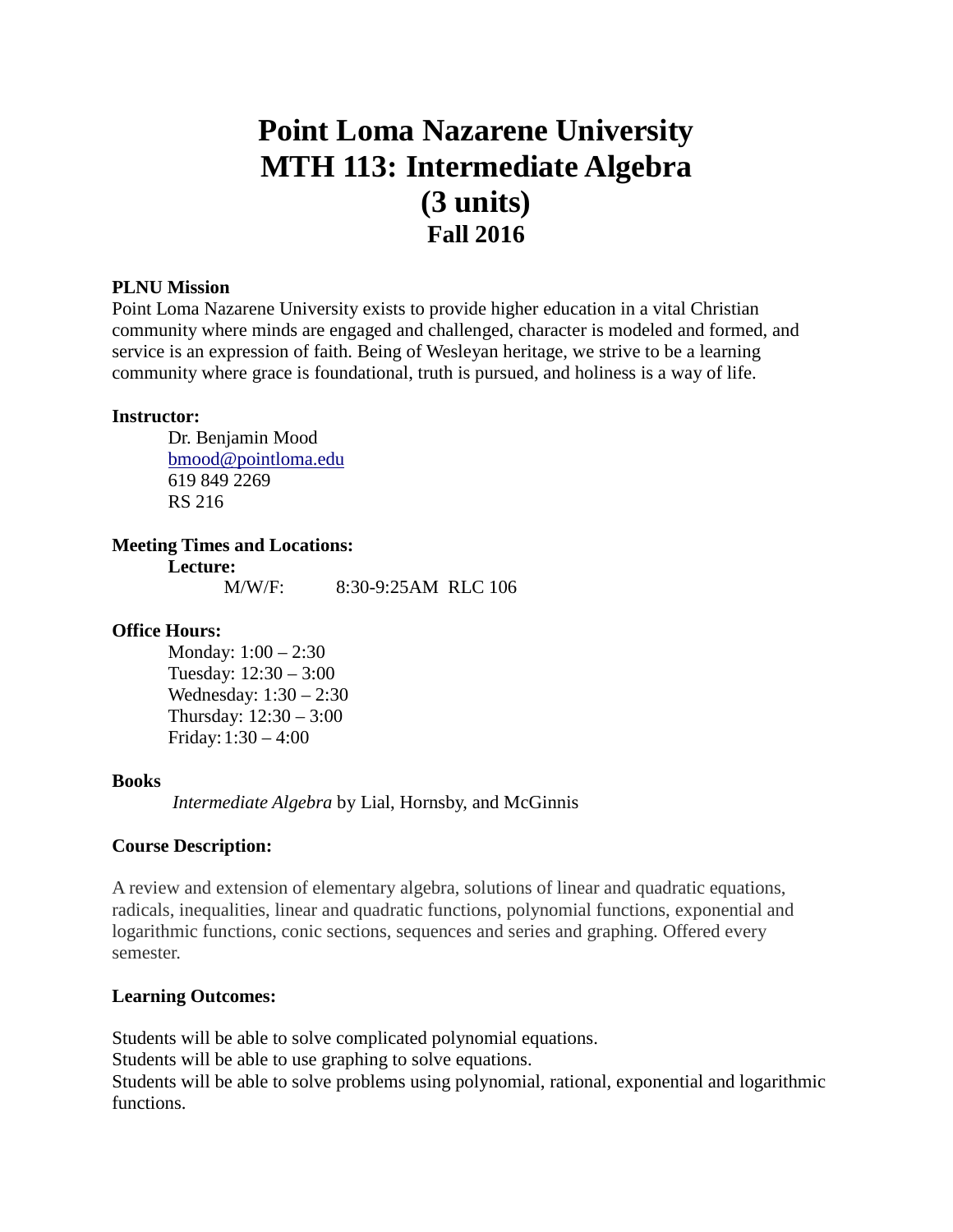# **Department Mission:**

The Mathematical, Information, and Computer Sciences department at Point Loma Nazarene University is committed to maintaining a curriculum that provides its students with the tools to be productive, the passion to continue learning, and Christian perspectives to provide a basis for making sound value judgments.

# **Additional Course Information:**

**Topics Covered:** Linear Equations, Inequalities, graphs and functions, systems of equations, polynomials, factoring and factoring methods, rational expressions and functions, roots, and quadratic equations.

**Math Placement Test:** After looking at the material for this class, if you feel you should have tested out of this test you are allowed to retake the math placement test a single time (you can take the math placement test two times in total). If you have already taken it twice, I do not think you can retake it again. Please see the secretary of the MICS department*,* Stephanie Krahenbuhl*,* on the second floor of Rohr Science, room 208. It is recommended you schedule a time by emailing her at [skrahenb@pointloma.edu](mailto:stephaniekrahenbuhl@pointloma.edu) rather than just walk in.

**MLC:** On the second floor of Rhor Science, room 230, there is a math tutoring center called the *Math Learning Center*. It is staffed by math majors who will be delighted to help you with what we learned in lectures. No appointment is required. Just don't expect them to do your homework for you. The MLC schedule should be posted by the end of the second week of classes.

**Lectures:** There will be lectures during most of the class periods. During these lectures there will be explanations, group work, and times for students to come to the board to solve example problems. You are expected to attend each lecture. Attendance will be taken (see the PLNU attendance policy below for more information). Let me know if you will be absent for school sanctioned reasons.

**Homework:** There will be homework assigned for each lesson. All previously assigned homework is due each Friday. I am not planning on taking late homework.

When there is no Friday for the week, homework is not due that week. (Fall Break and Thanksgiving)

You get 50% credit for trying each problem, and 50% credit for the right answer. You must show your work to receive credit. Showing your work means you need to show how you arrived your answer, for instance, if you had to figure out you needed to divide 4 and 2 to get your answer, then put  $4/2 = 2$  rather than just 2.

I will drop the lowest 2 homework scores.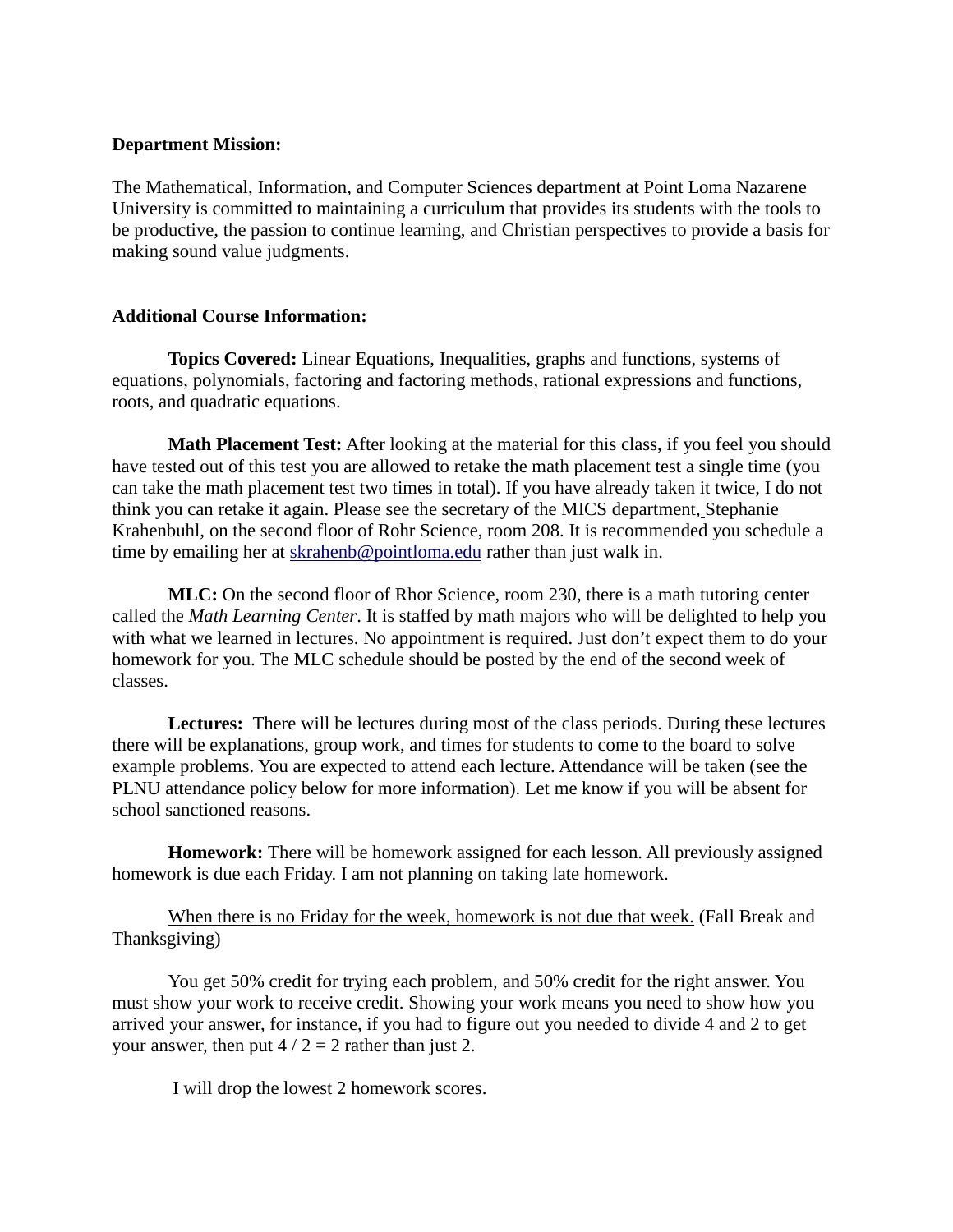It is OK to check your answers if you want to see if you did your homework right, but you won't help yourself in the long run by cheating. If you need help, then please visit the MLC or my office hours.

**Quizzes:** There will sometimes be quizzes at the start of class on questions from the previous class. If you are able to complete the homework, you should be fine on the quizzes.

**Final:** There is a final for this class. The final time is Monday 12/12 at 7:30am.

**Notes on Tests:** You can use the front and back of half a sheet of paper for notes on any test or the final.

**Missed Classes:** Homework missed due to PLNU activities (i.e., sports teams, choirs, etc), can be turned in the next Friday the student is back. Missed Exams must be scheduled before the student leaves (exception is dire circumstances). It is the student's responsibility to inform the professor of when they will be gone.

**Cell Phones & Laptops:** Please don't use them in class.

# **Be Courteous and Respectful.**

#### **Grading:**

| In-classwork | 10% |
|--------------|-----|
| Homework     | 25% |
| Quizzes      | 15% |
| Exams        | 30% |
| Final        | 20% |

| Grading scale |           |
|---------------|-----------|
| $93 - 100\%$  | A         |
| $90 - 92\%$   | $A -$     |
| $87 - 89%$    | $B+$      |
| $83 - 86%$    | B.        |
| $80 - 82%$    | В-        |
| $77 - 79%$    | $C_{\pm}$ |
| $73 - 76%$    | C         |
| $70 - 72%$    | C-        |
| $67 - 69%$    | $D+$      |
| $63 - 67\%$   | D         |
| $60 - 62%$    | D-        |
| $0 - 59\%$    | F         |
|               |           |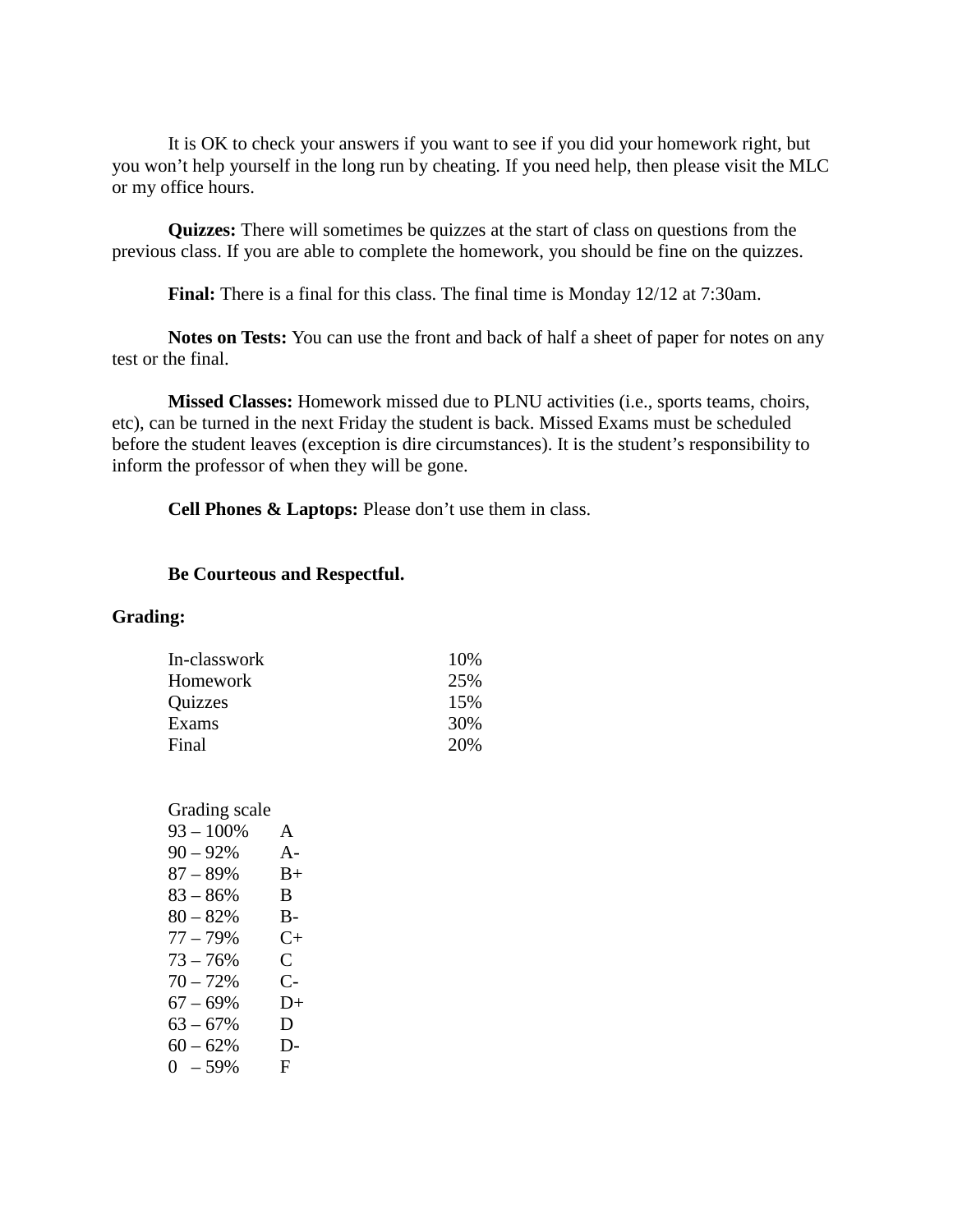# **PLNU Policies**

# **Attendance:**

Attendance is expected at each class session. In the event of an absence you are responsible for the material covered in class and the assignments given that day.

Regular and punctual attendance at all classes is considered essential to optimum academic achievement. If the student is absent from more than 10 percent of class meetings, the faculty member can file a written report which may result in de-enrollment. If the absences exceed 20 percent, the student may be de-enrolled without notice until the university drop date or, after that date, receive the appropriate grade for their work and participation.

See [http://catalog.pointloma.edu/content.php?catoid=24&navoid=1581#Class\\_Attendance](http://catalog.pointloma.edu/content.php?catoid=24&navoid=1581#Class_Attendance) in the Undergraduate Academic Catalog.

# **Class Enrollment:**

It is the student's responsibility to maintain his/her class schedule. Should the need arise to drop this course (personal emergencies, poor performance, etc.), the student has the responsibility to follow through (provided the drop date meets the stated calendar deadline established by the university), not the instructor. Simply ceasing to attend this course or failing to follow through to arrange for a change of registration (drop/add) may easily result in a grade of F on the official transcript.

# **Academic Accommodations:**

If you have a diagnosed disability, please contact PLNU's Disability Resource Center (DRC) within the first two weeks of class to demonstrate need and to register for accommodation by phone at 619-849-2486 or by e-mail at [DRC@pointloma.edu.](mailto:DRC@pointloma.edu) See [Disability Resource Center](http://www.pointloma.edu/experience/offices/administrative-offices/academic-advising-office/disability-resource-center) for additional information. For more details see the PLNU catalog: [http://catalog.pointloma.edu/content.php?catoid=24&navoid=1581#Academic\\_Accomm](http://catalog.pointloma.edu/content.php?catoid=24&navoid=1581#Academic_Accommodations) [odations](http://catalog.pointloma.edu/content.php?catoid=24&navoid=1581#Academic_Accommodations) 

Students with learning disabilities who may need accommodations should discuss options with the instructor during the first two weeks of class.

# **Academic Honesty:**

Students should demonstrate academic honesty by doing original work and by giving appropriate credit to the ideas of others. Academic dishonesty is the act of presenting information, ideas, and/or concepts as one's own when in reality they are the results of another person's creativity and effort. A faculty member who believes a situation involving academic dishonesty has been detected may assign a failing grade for that assignment or examination, or, depending on the seriousness of the offense, for the course. Faculty should follow and students may appeal using the procedure in the university Catalog.

See [http://catalog.pointloma.edu/content.php?catoid=24&navoid=1581#Academic\\_Honesty](http://catalog.pointloma.edu/content.php?catoid=24&navoid=1581#Academic_Honesty) for definitions of kinds of academic dishonesty and for further policy information.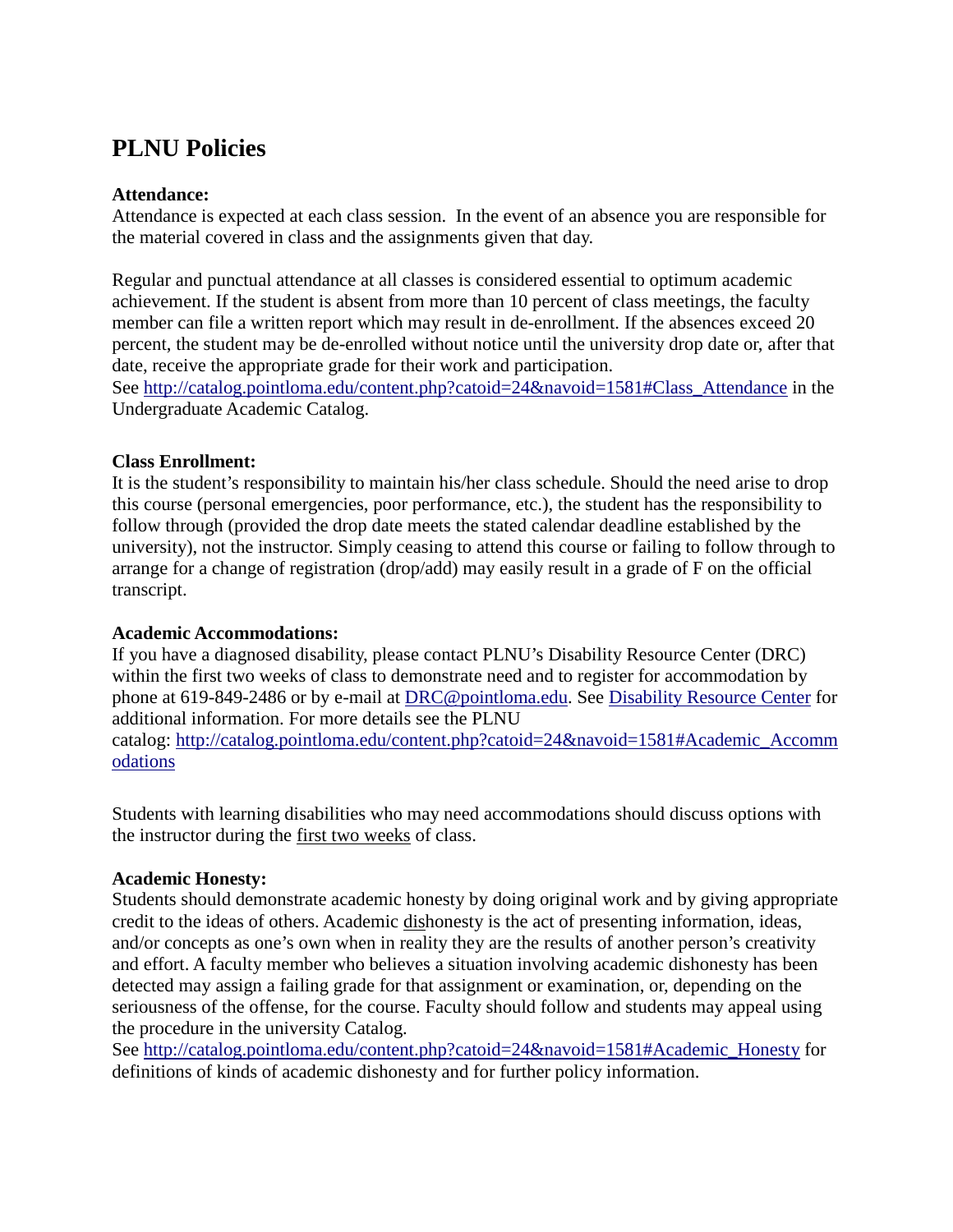# **Final Exam: 12/12 at 7:30am**

The final exam date and time is set by the university at the beginning of the semester and may not be changed by the instructor. This schedule can be found on the university website and in th course calendar. No requests for early examinations will be approved. Only in the case that a student is required to take three exams during the same day of finals week, is an instructor authorized to consider changing the exam date and time for that particular student.

# **Copyright Protected Materials:**

Point Loma Nazarene University, as a non-profit educational institution, is entitled by law to use materials protected by the US Copyright Act for classroom education. Any use of those materials outside the class may violate the law.

# **Credit Hour:**

In the interest of providing sufficient time to accomplish the stated course learning outcomes, this class meets the PLNU credit hour policy for a 3 unit class delivered over 15 weeks. Specific details about how the class meets the credit hour requirements can be provided upon request.

| Monday                    | Tuesday                 | Wednesday              | Thu            | Friday                             |
|---------------------------|-------------------------|------------------------|----------------|------------------------------------|
| Aug:                      | 30<br>Intro & start 1.1 | 31<br>Finish 1.1 & 1.2 | Sept: 1        | 2<br>1.3 / 1.4                     |
| 5 (No Class)<br>Labor Day | 6                       | $\overline{7}$<br>1.5  | 8              | 9<br>1.6                           |
| 12<br>1.7                 | 13                      | 14<br>2.1              | 15             | 16<br>2.2 / 2.3                    |
| 19<br>2.4                 | 20                      | 21.<br>2.5 / 2.6       | 22             | 23<br>3.1                          |
| 26<br>4.1 / 4.2           | 27                      | 28<br>4.3              | 29             | 30<br>4.4                          |
| Oct: 3<br>4.5             | $\overline{4}$          | 5<br>-review-          | 6              | $\overline{7}$<br><b>EXAM1</b>     |
| $10\,$<br>5.1             | 11                      | 12<br>5.2              | 13             | 14<br>5.3/5.4                      |
| 17<br>5.5                 | 18                      | 19<br>6.1              | 20             | 21 (No Class)<br><b>Fall Break</b> |
| 24<br>6.2                 | 25                      | 26<br>6.3              | 27             | 28<br>6.4                          |
| 31<br>7.1                 | Nov: 1                  | $\overline{2}$<br>7.2  | $\overline{3}$ | $\overline{4}$<br>7.3              |
| $\overline{7}$<br>$7.4\,$ | 8                       | 9<br>-review-          | 10             | 11<br><b>EXAM2</b>                 |

# **Schedule**